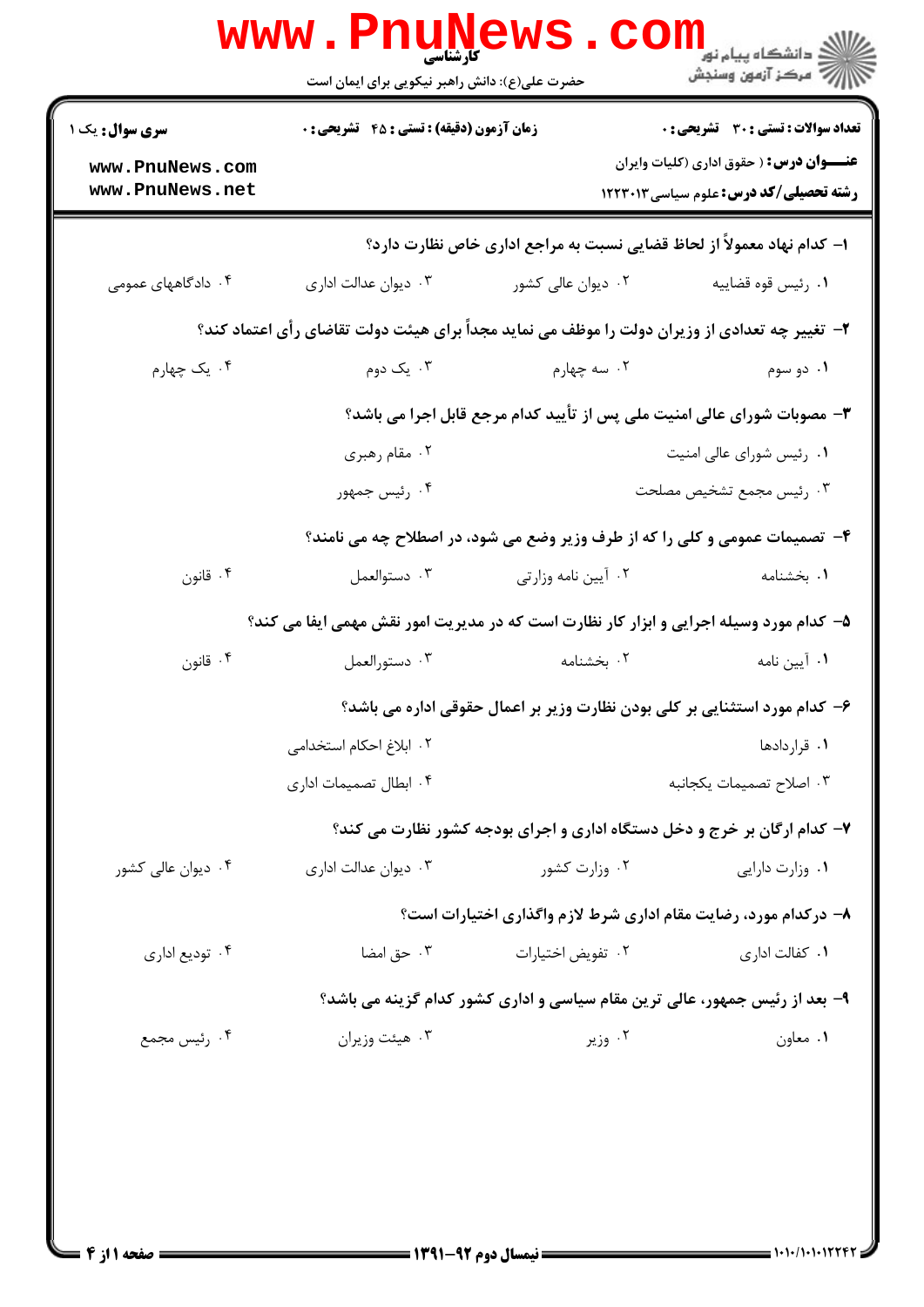| <b>سری سوال :</b> ۱ یک | <b>زمان آزمون (دقیقه) : تستی : 45 قشریحی : 0</b>                                                                                                                                                  |                                                                        | <b>تعداد سوالات : تستی : 30 ٪ تشریحی : 0</b>                    |
|------------------------|---------------------------------------------------------------------------------------------------------------------------------------------------------------------------------------------------|------------------------------------------------------------------------|-----------------------------------------------------------------|
| www.PnuNews.com        |                                                                                                                                                                                                   |                                                                        | <b>عنــــوان درس:</b> حقوق اداری (کلیات وایران )                |
| www.PnuNews.net        |                                                                                                                                                                                                   |                                                                        | <b>رشته تحصیلی/کد درس:</b> علوم سیاسی ۱۲۲۳۰۱۳                   |
|                        |                                                                                                                                                                                                   |                                                                        | <b>۱۰</b> - کدام گزینه صحیح می باشد؟                            |
|                        |                                                                                                                                                                                                   | ۰۱ مصوبات هئیت وزیران در اصطلاح بخشنامه نامیده می شود                  |                                                                 |
|                        |                                                                                                                                                                                                   | ۰۲ چنانچه مصوبات هئیت وزیران به صورت آیین نامه باشد الزام آور نمی باشد |                                                                 |
|                        |                                                                                                                                                                                                   | ۰۳ مصوبات هئیت وزیران می تواند ناقض قانون باشد                         |                                                                 |
|                        | ۰۴ تصویبنامه های هئیت وزیران بر آیین نامه های وزیران مقدم و از آنها برتر است                                                                                                                      |                                                                        |                                                                 |
|                        | 11– در پاره ای از کشورها علاوه بر امور اداری محلی، اداره بسیاری از امور ملی و سیاسی مانند قانونگذاری و امور قضایی و اداره<br>سیاست داخل نیز به خود محل سپرده می شود. آن را در اصطلاح چه می نامند؟ |                                                                        |                                                                 |
|                        | ۰۲ عدم تمرکز سیاسی                                                                                                                                                                                |                                                                        | ۰۱ عدم تمرکز اداری                                              |
|                        | ۰۴ عدم تمرکز در کفالت سیاسی                                                                                                                                                                       |                                                                        | ٠٣ اختيارات فوق العاده                                          |
|                        |                                                                                                                                                                                                   |                                                                        | <b>۱۲</b> – کدام مورد از انواع عدم تمرکز اداری می باشند؟        |
|                        | ۰۲ عدم تمرکز قضایی                                                                                                                                                                                |                                                                        | ۰۱ عدم تمرکز سرزمینی                                            |
|                        | ۰۴ عدم تمرکز قانونگذاری                                                                                                                                                                           |                                                                        | ۰۳ عدم تمرکز نظامی                                              |
|                        | ۱۳- اولین وسیله برای تحقق عدم تمرکز موسسات و یا نواحی کدام مورد می باشد؟                                                                                                                          |                                                                        |                                                                 |
|                        | ۰۲ تمرکز زدایی                                                                                                                                                                                    |                                                                        | ۰۱ توجه به عدم تمرکز                                            |
|                        | ۰۴ تصویب آن در مجلس                                                                                                                                                                               |                                                                        | ۰۳ اعطای شخصیت حقوقی                                            |
|                        |                                                                                                                                                                                                   |                                                                        | ۱۴- در رابطه با عزل و برکناری استاندار کدام گزینه صحیح می باشد؟ |
|                        | ۰۱ چون استاندار مامور اداری می باشد دولت با توجه به تشریفات و اصول قانون استخدامی کشور می تواند او را عزل کند.                                                                                    |                                                                        |                                                                 |
|                        | ۰۲ چون استانداران مأموران سياسي هستند دولت بدون توجه به تشريفات قانون استخدامي كشور در هر موقع او را عزل نمايد                                                                                    |                                                                        |                                                                 |
|                        | ۰۳ دولت قبل از پایان دوره ماموریت استاندار حق عزل و برکناری استاندار را ندارد مگر به رضایت خود استاندار                                                                                           |                                                                        |                                                                 |
|                        | ۰۴ فقط رئیس جمهور می تواند در صورت تخلف از وظیفه با رای دادگاه صالحه او را عزل کند                                                                                                                |                                                                        |                                                                 |
|                        |                                                                                                                                                                                                   |                                                                        | 1۵– بخشدار چگونه منصوب می شود؟                                  |
|                        | ۰۲ به پیشنهاد فرماندار و حکم استاندار                                                                                                                                                             |                                                                        | ۰۱ به پیشنهاد وزیر کشور و حکم رئیس جمهور                        |
|                        | ۰۴ به پیشنهاد استاندار و حکم وزارت کشور                                                                                                                                                           |                                                                        | ۰۳ به پیشنهاد استاندار و حکم هئیت دولت                          |
|                        |                                                                                                                                                                                                   |                                                                        | ۱۶- شهردار برای چه مدتی توسط شورای شهر انتخاب می شود؟           |
| ۰۴ هشت سال             | ۰۳ چهارسال                                                                                                                                                                                        | ۰۲ پنج سال                                                             | ۰۱ سه سال                                                       |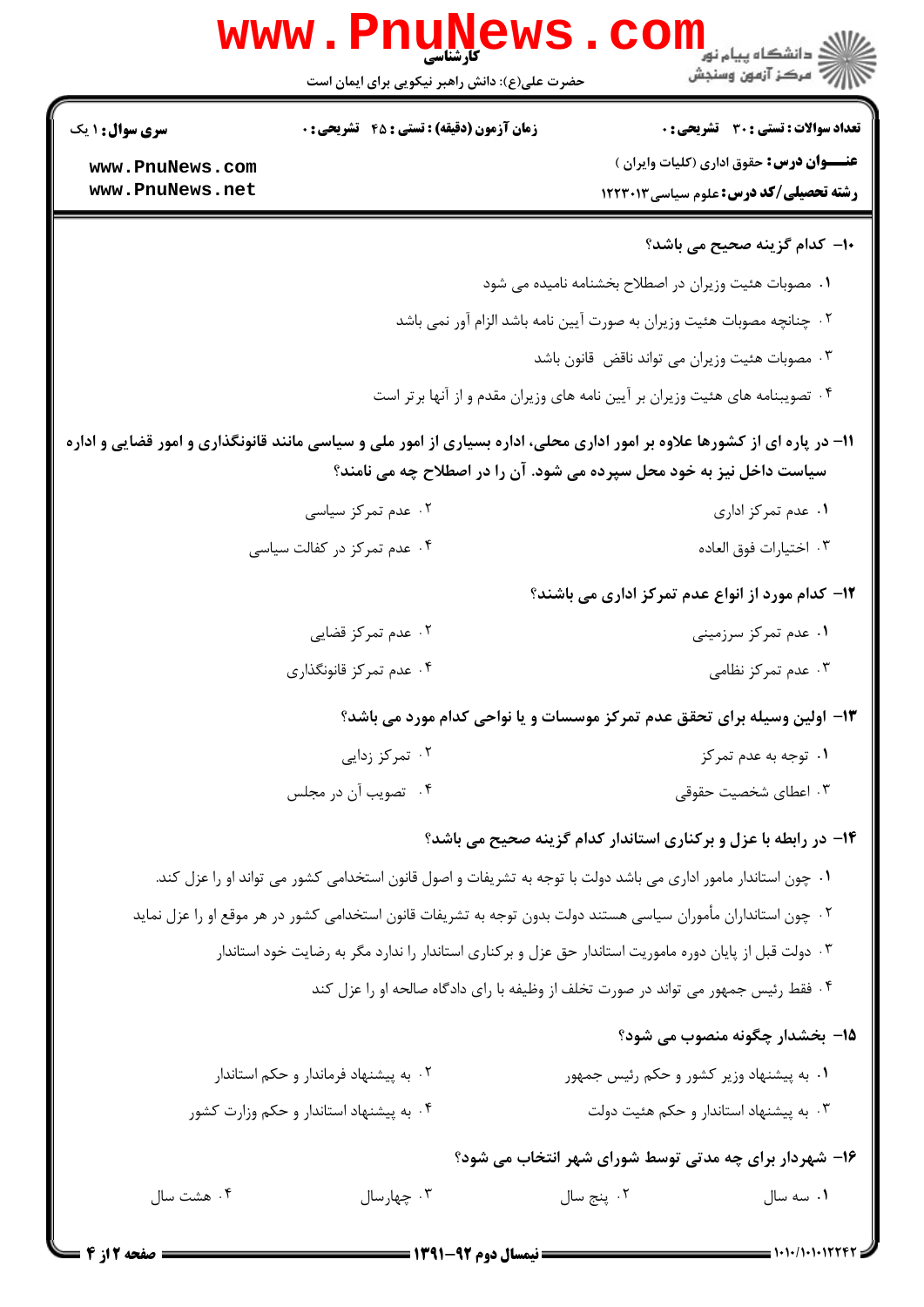|                                    | <b>WWW.PNUN</b><br>کارشناسی<br>حضرت علی(ع): دانش راهبر نیکویی برای ایمان است                          |                                                                      | ڏ دانشگاه پيام نور<br>رِ آھرڪز آزمون وسنڊش                                                        |
|------------------------------------|-------------------------------------------------------------------------------------------------------|----------------------------------------------------------------------|---------------------------------------------------------------------------------------------------|
| <b>سری سوال : ۱ یک</b>             | زمان آزمون (دقیقه) : تستی : 45 آتشریحی : 0                                                            |                                                                      | <b>تعداد سوالات : تستی : 30 ٪ تشریحی : 0</b>                                                      |
| www.PnuNews.com<br>www.PnuNews.net |                                                                                                       |                                                                      | <b>عنــــوان درس:</b> حقوق اداری (کلیات وایران )<br><b>رشته تحصیلی/کد درس:</b> علوم سیاسی ۱۲۲۳۰۱۳ |
|                                    |                                                                                                       |                                                                      | ۱۷- انحلال شورای اسلامی روستا چگونه صورت می گیرد؟                                                 |
|                                    |                                                                                                       |                                                                      | ٠١. با پیشنهاد كتبی فرماندار به هیئت حل اختلاف استان                                              |
|                                    |                                                                                                       | ۰۲ با پیشنهاد کتبی استاندار و تصویب هیئت حل اختلاف تهران             |                                                                                                   |
|                                    |                                                                                                       |                                                                      | ۰۳ با پیشنهادکتبی فرماندار و تصویب هیئت دولت                                                      |
|                                    |                                                                                                       |                                                                      | ۰۴ با پیشنهاد کتبی فرماندار و تصویب شورای عالی                                                    |
|                                    | ۱۸– در صورت عدم تشکیل شورای شهر شهردار از طرف کدام مقام به این سمت منصوب می شود؟                      |                                                                      |                                                                                                   |
| ۰۴ وزیر کشور                       | ۰۳ رئیس جمهور                                                                                         | ۰۲ هیئت دولت                                                         | ۰۱ فرماندار                                                                                       |
|                                    | ۱۹- جلوگیری از گدایی و واداشتن گدایان به کار و توسعه آموزش عمومی از وظایف کدام ارگان می باشد؟         |                                                                      |                                                                                                   |
| ۰۴ استانداری                       | ۰۳ فرمانداری                                                                                          | ۰۲ اداره شهرداری                                                     | ۰۱ شورای شهر                                                                                      |
|                                    |                                                                                                       |                                                                      | +۲- فرق بین شرکتهای دولتی و موسسات انتفاعی دولت چیست؟                                             |
|                                    | ۰۱ شرکتهای دولتی تابع قانون بازرگانی ولی موسسات انتفاعی دولتی تابع حقوق خصوصی می باشند.               |                                                                      |                                                                                                   |
|                                    | ۰۲ شرکت های دولتی تابع حقوق خصوصی و موسسات انتفاعی دولتی تابع حقوق عمومی می باشند                     |                                                                      |                                                                                                   |
|                                    |                                                                                                       | ۰۳ هر دو تابع حقوق بازرگانی ولی شرکتها سهامی هستند ولی موسسات نیستند |                                                                                                   |
|                                    |                                                                                                       | ۰۴ موسسات دولتی متعلق به دولت هستند ولی شرکتها به مردم تعلق دارند.   |                                                                                                   |
|                                    |                                                                                                       |                                                                      | <b>۲۱</b> - کانون وکلای دادگستری جزء کدام یک از گزینه ها می باشد؟                                 |
|                                    | ۰۲ اشخاص حقوقی حقوق عمومی                                                                             |                                                                      | ٠١. اشخاص حقيقى حقوق عمومى                                                                        |
|                                    | ۰۴ اشخاص خصوصی حقوق عمومی                                                                             |                                                                      | ۰۳ اشخاص حقیقی حقوق خصوصی                                                                         |
|                                    | ۲۲– اشخاص مستخدم بازنشسته و بازخرید شده دولت، دردستگاههای مشمول قانون استخدامی به عنوان مستخدم پیمانی |                                                                      | چگونه است؟                                                                                        |
|                                    | ۰۲ مجاز است                                                                                           |                                                                      | ٠١ ممنوع است                                                                                      |
| ۰۴ با تصویب وزیر مجاز است          |                                                                                                       |                                                                      | ۰۳ به تصمیم رئیس اداره بستگی دارد                                                                 |
|                                    |                                                                                                       |                                                                      | ۲۳- تصمیمات شورای حقوق و دستمزد پس از تایید کدام مقام قابل اجرا می باشد؟                          |
| ۰۴ وزير اقتصاد                     | ۰۳ رئیس جمهور                                                                                         | ۰۲ رئیس مجلس                                                         | ۰۱ مقام رهبری                                                                                     |
|                                    |                                                                                                       |                                                                      |                                                                                                   |